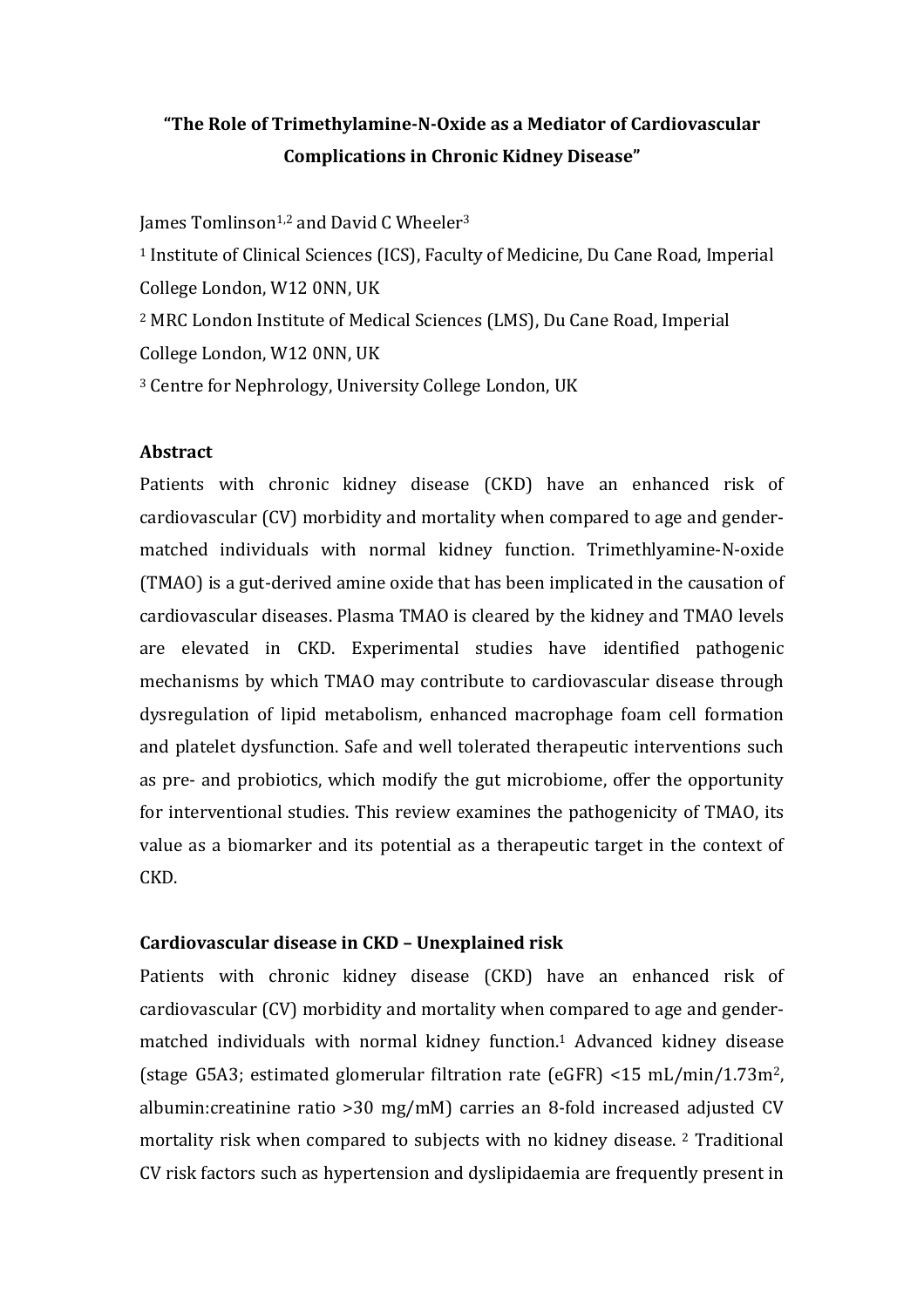CKD, but they do not provide the same predictive value as for individuals with normal kidney function. 3,4 This could be because different risk factors contribute to CV disease pathogenesis in CKD, for example hyperphosphataemia, anaemia and other metabolic derangements related to a "uraemic milieu." Several novel risk markers have been identified in CKD but none have been causally linked to CV disease pathogenesis in interventional studies. For example, promising interventions designed to ameliorate abnormal bone-mineral metabolism in patients receiving hemodialysis such as non-calcium-based oral phosphate binders  $5$  and calcimimetics,  $6$  failed to reduce mortality or CV events in large randomized trials (although secondary analyses and trends suggested potential benefit in some populations). Indeed, with the exception of combined statin/ezetimibe lipid-lowering therapy,  $7$  no interventions have been proven to reduce CV risk in large scale randomized controlled trials specifically recruiting CKD patients.

## The gut microbiome in health and disease

The human gastrointestinal tract is colonized by approximately 10-100 trillion (or  $10^{14}$ ) microbes, outnumbering the host's own somatic and germ cell population by a factor of ten. <sup>8</sup> During health, this gut microbiome functions both as a living barrier against ingested noxious substances and liberates otherwise inaccessible nutrients for systemic absorption. Subpopulations of gut microbiota vary widely between individuals and can have a measureable impact upon whole body nutrition, metabolism and immune function. <sup>8</sup> Potentially toxic metabolites may arise from alterations in gut microbiota in a range of disorders such as obesity,  $9$  impaired glucose tolerance  $10$  and liver disease,  $11$  suggesting that the usual symbiotic relationship between gut microbiota and host may turn *dysbiotic* in these conditions, allowing gut flora to exacerbate disease. In addition, the gut microbiome has been implicated as a source of pathogenic mediators in the context of CKD.  $^{12}$  In this clinical setting, compounds derived from dysbiotic gut bacteria are absorbed into the circulation and accumulate due to reduced excretion by the kidney. Blood levels of some of these compounds have been shown to correlate with dysregulated immunity, CV disease burden and decline of kidney function. <sup>12</sup> Over the last five years, the role of trimethlyamine-N-oxide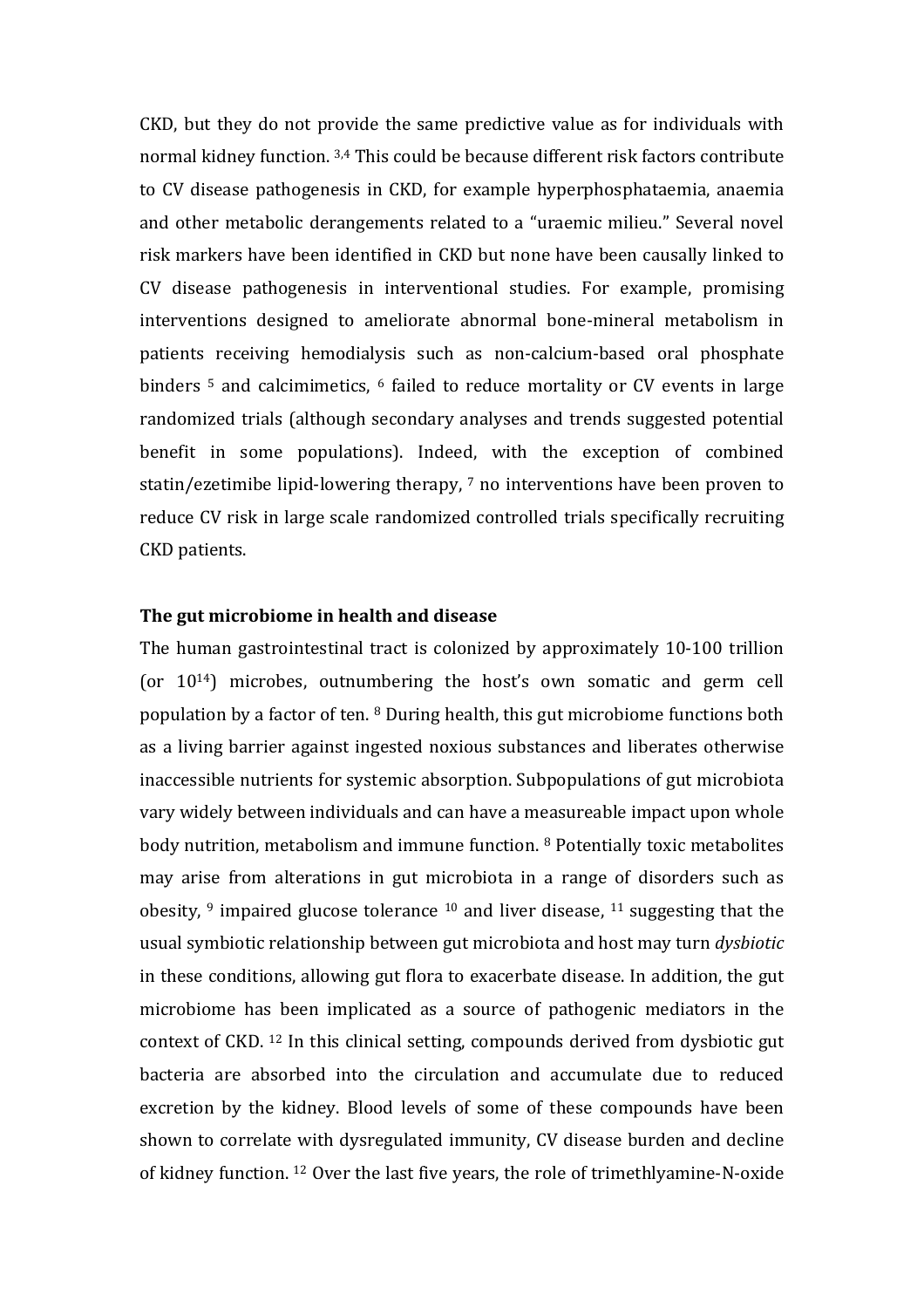(TMAO) as a gut-derived metabolite mediating CV disease pathogenesis has been under particularly intense scrutiny.

# **Trimethlyamine-N-oxide biology**

TMAO has two well-described biological functions. Firstly, this oxidized amine promotes bacterial growth by acting as an electron acceptor during anaerobic respiration.  $^{13}$  Gaseous trimethylamine (TMA) is produced as a by-product and has a characteristic strong malodor facilitating its use as an indicator of spoilage by the fish industry. <sup>13</sup> Secondly, TMAO plays a role in preserving protein structure and function *in vivo*. Marine animals experience large fluctuations in urea concentration, salinity and hydrostatic pressure that can denature proteins. To preserve protein conformation and function, TMAO interrupts these destabilizing hydrophobic interactions by serving as a chemical chaperone.  $14,15$ Despite evidence of these biological activities, no clear physiological role for TMAO has so far been confirmed in humans. For example, although osmolytes such as TMAO may stabilize protein structure and function in human cells *in vitro* <sup>15</sup> there remains a lack of data to support this function *in vivo.* 

# **TMAO Metabolism in Mammals**

Mammalian TMAO production is a two-step process (Figure 1). The first step involves gut bacteria that metabolize TMA-containing substrates such as phosphatidylcholine (lecithin), choline, betaine and L-carnitine (found in dietary red meat, fish and eggs). Experimental studies dating back to the mid 1900s demonstrated increases in urinary trimethlyamine-N-oxide (TMAO) after feeding rats dietary choline, but not when the same dose was injected intraperitoneally. <sup>16</sup> Gut flora eradication with antibiotic treatment in both mice and human subjects prevented TMAO production, but when gut bacteria were allowed to repopulate, TMAO-generating capacity was restored.  $17,18$  In the second step, bacterially cleaved gaseous TMA is rapidly absorbed into the circulation and oxidized by the liver enzyme flavin monooxygenase isoform 3 (FMO3) to form TMAO.  $19$  (Figure 1).

Unlike certain species of bacteria and fish, mammals lack the enzymatic capacity to further reduce or demethylate TMAO and >95% of total body TMAO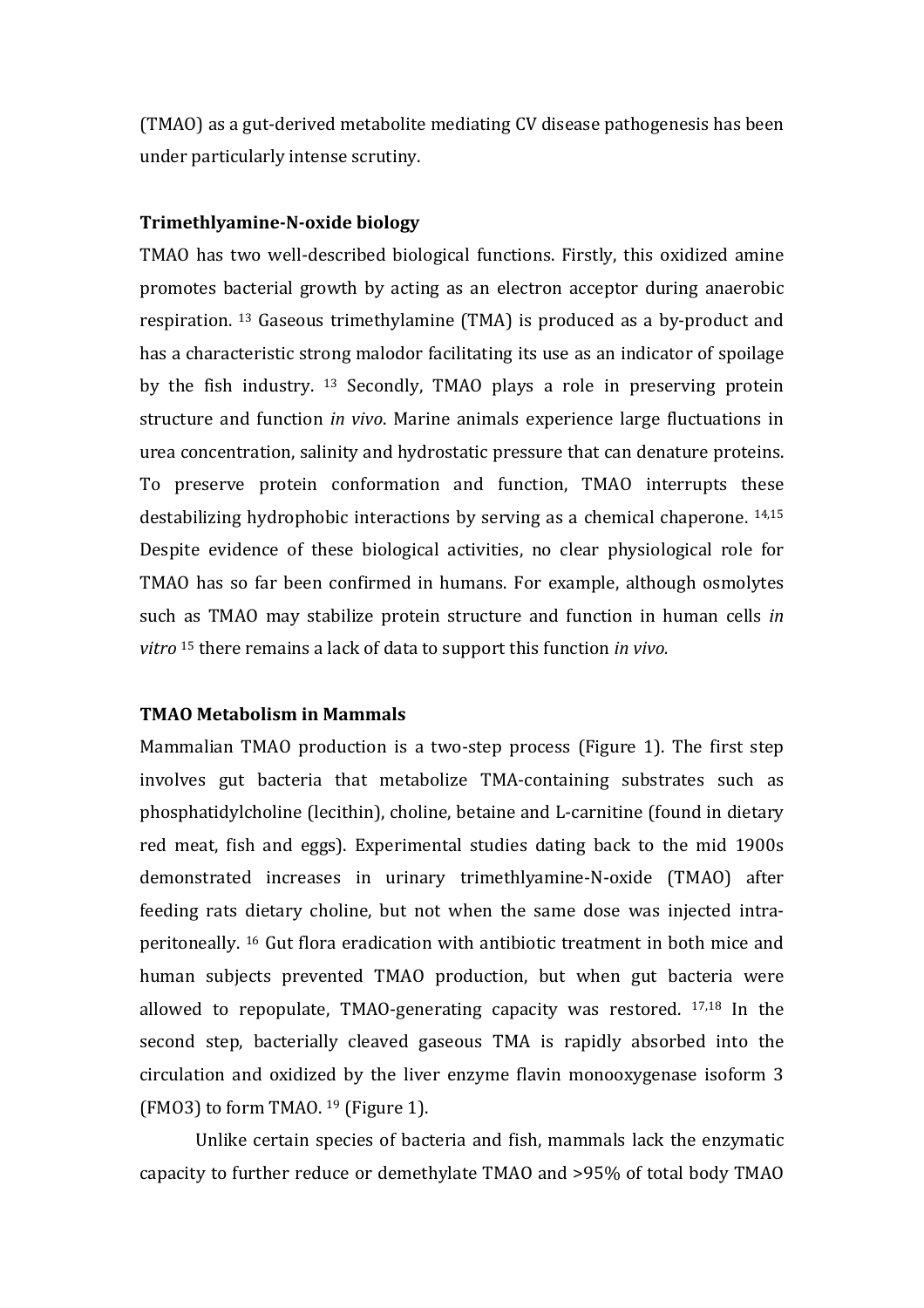is excreted unchanged by the kidney  $20$  through glomerular filtration and tubular secretion, the latter accounting for at least half of all TMAO excreted in the urine.  $21$  Consistent with this, patients commenced on drugs known to modulate tubular function, such as anti-retroviral protease inhibitors  $22$  and calcineurin inhibitors  $23$ , may exhibit elevations in plasma TMAO or reduced urinary TMAO clearance. <sup>22,23</sup> Potential cell membrane transporters for TMAO uptake and efflux have been identified. Overexpression of organic cation transporter 2 (Oct2) in HeLa cells results in a 3-fold increase in intracellular TMAO concentration, whilst *in vivo*, global Oct1/2 gene deletion in mice is associated with a 2-fold greater plasma TMAO concentration when compared to wild-type controls.  $24$ Provisional *in vitro* data suggest that multiple efflux transporters of the ATPbinding cassette (ABC) family (variably expressed in liver, kidney and gut epithelia) may also play a role in TMAO efflux and hence excretion. <sup>24</sup>





Gut bacteria metabolize TMA-containing substrates such as phosphatidylcholine (lecithin), choline, betaine and L-carnitine (found in dietary red meat, fish and eggs). Bacterially cleaved gaseous TMA is rapidly absorbed into the circulation and oxidized by the liver enzyme flavin monooxygenase isoform 3 (FMO3) to form TMAO. Mammals cannot metabolize TMAO and >95%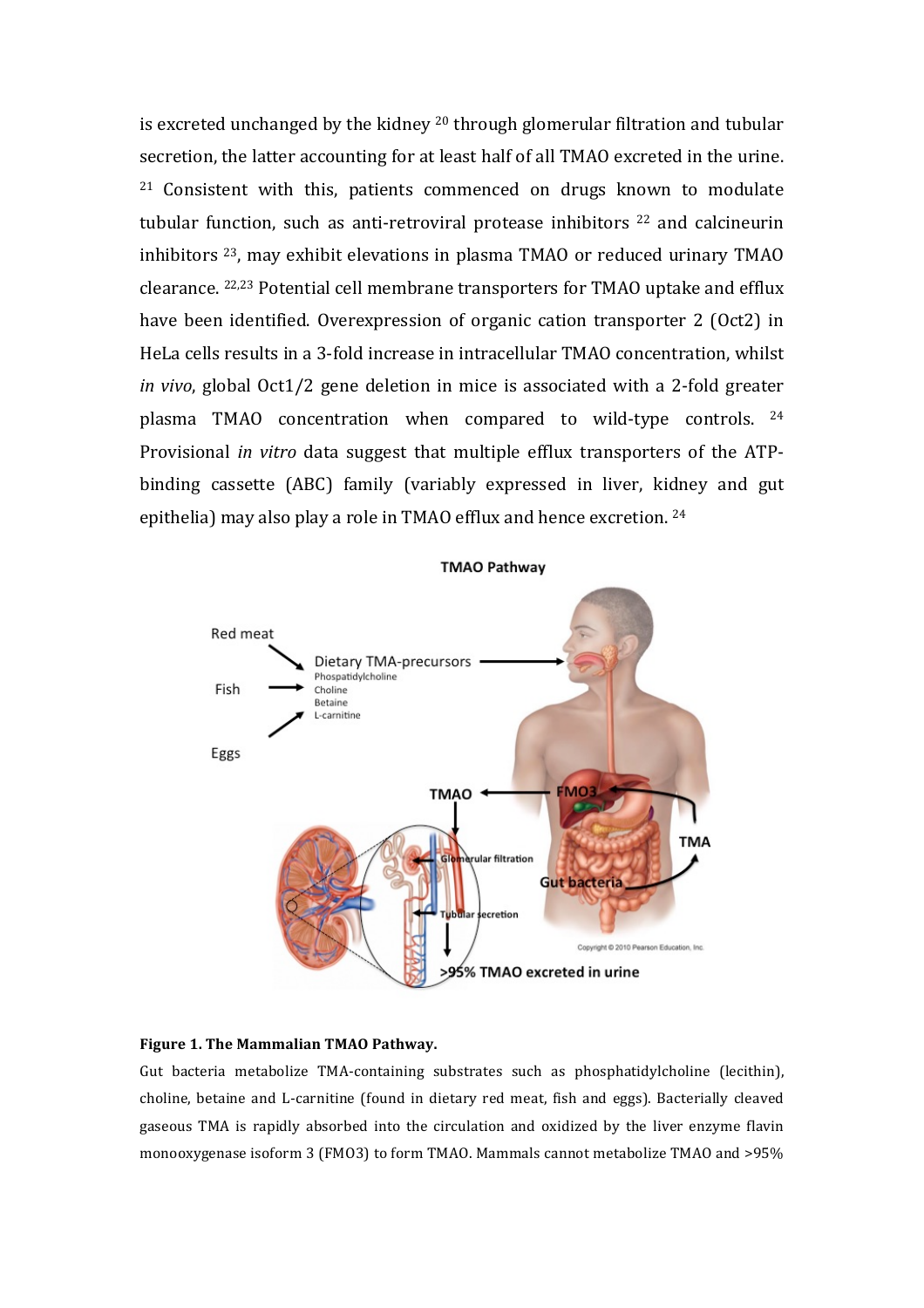of total body TMAO is excreted unchanged by the kidney through glomerular filtration and tubular secretion.

### **TMAO as a mediator of CV disease: Clinical Data**

The first human study to implicate TMAO as a mediator of CV disease used unbiased plasma metabolomic screening to identify three metabolites of phosphatidylcholine; choline, betaine and TMAO that independently predicted incident CV events (heart attack, stroke and CV death) in 1876 subjects referred for cardiac disease evaluation over a 3-year follow-up period.  $17$  Subsequently, having extended their cohort to 2595 subjects, these investigators demonstrated that plasma levels of L-carnitine, an alternative TMAO precursor, was also predictive of CV events when raised in association with TMAO, over a 3 year follow-up period.  $^{18}$  Two other observational studies linked plasma TMAO levels to severity of heart failure. Both a Norwegian study of 155 heart failure patients  $25$  and a North American study of 112 patients  $26$  reported associations between higher plasma TMAO, symptom severity and risk of all-cause mortality or heart transplantation over a 5-year follow-up period.  $25,26$  Importantly, increased age, previous myocardial infarction  $25$  and reduced kidney function assessed by estimated glomerular filtration rate (eGFR) strongly predicted blood TMAO levels. 

Despite these initial findings, the association between blood TMAO levels and CV disease has not been consistent in all population studies to date. In a North American study of 817 mixed race healthy volunteers aged 33-45 years, plasma TMAO levels were not associated with incident coronary artery calcification assessed by computed tomography or coronary artery intimalmedial wall thickness assessed by ultrasound over a 10-year follow-up period.  $27$ 

A Chinese study reported that although distinct profiles of gut flora were associated with cerebrovascular disease severity, TMAO concentrations were actually *lower* in patients with prevalent cerebrovascular disease when compared to asymptomatic controls and were not associated with increased intima-media carotid artery thickness or the presence of atherosclerotic plaques. <sup>28</sup> Similarly, a European study of 339 patients undergoing coronary angiography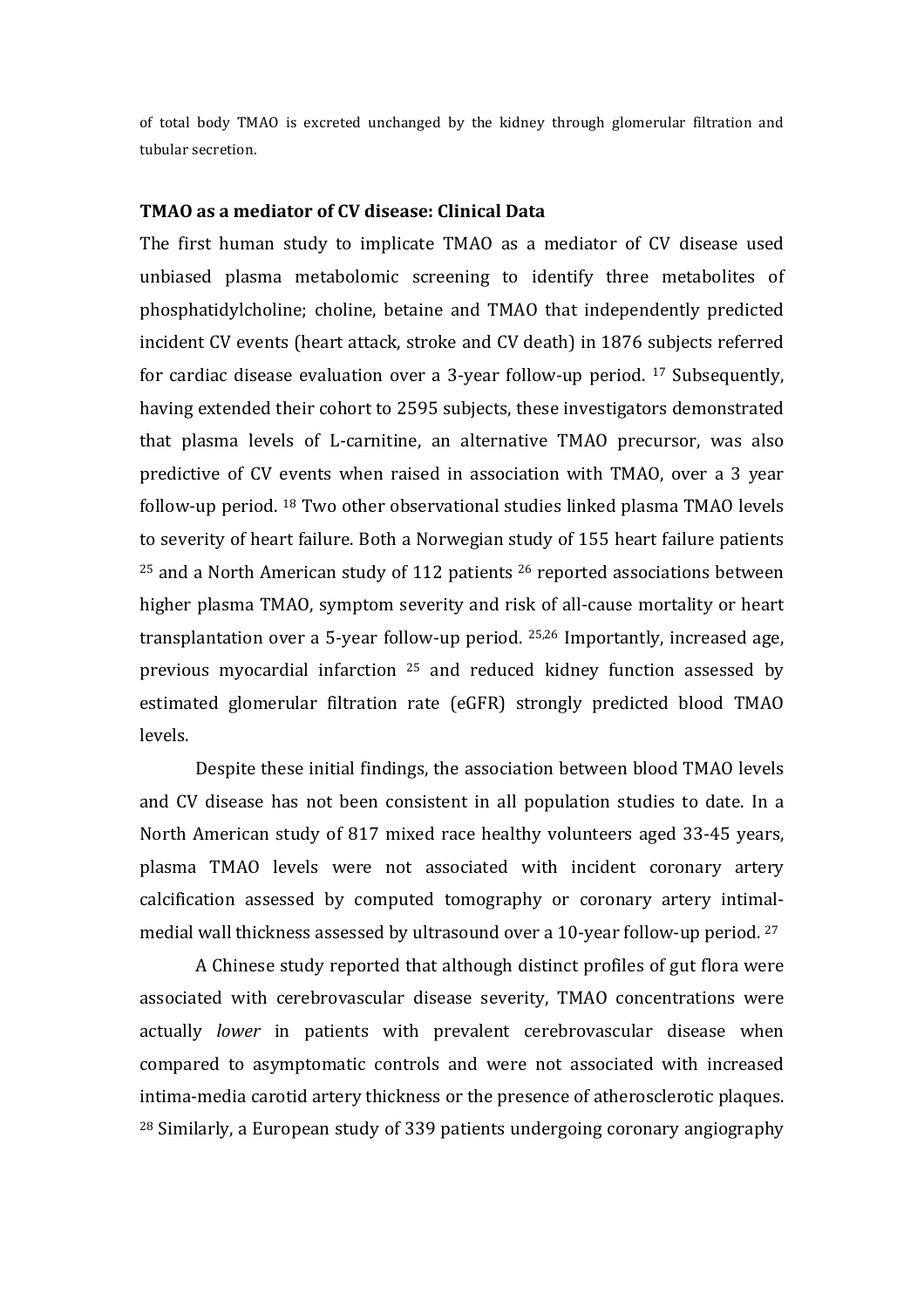found no association between plasma TMAO and prevalent coronary artery disease or incident events over an 8-year follow-up period.  $29$ 

Infection with HIV carries a greater risk of developing CV disease. A study comparing coronary calcium scores in HIV-infected patients and non-infected controls found that TMA but not TMAO concentrations correlated with higher plaque burden, but only in the HIV-positive group.  $30$  In another HIV cohort, higher plasma TMAO levels were associated with advanced age, reduced kidney function and use of protease inhibitors, but not with coronary artery calcium scores or myocardial infarction.<sup>22</sup>

Study of humans with variants of the FMO3 gene could provide opportunities to assess the impact of reduced TMAO production on CV disease. Trimethylaminuria, or Fish Odor Syndrome, results from a rare FMO3 gene variant with markedly diminished capacity for oxidizing TMA into TMAO. Accumulation of TMA gives a strong fishy odor to the breath, sweat, and urine.  $31$ However, despite extremely low TMAO levels, there are no studies suggesting that individuals with this rare condition are protected from CV disease. In terms of more common FMO gene variants, a large consortium genome-wide association study of  $\sim$ 22,000 coronary artery disease patients with  $\sim$ 65,000 control subjects did not reveal an association between 388 FMO gene polymorphisms and coronary artery disease. <sup>32</sup> In a separate cohort, no association was identified between 471 FMO gene polymorphisms and plasma TMAO levels in 3865 subjects referred for cardiac evaluation. <sup>32</sup>

These apparently conflicting data linking blood TMAO levels with cardiovascular disease risk are likely to have resulted from a combination of issues including differences in study methodology, diet, ethnicity, environment and prevalent patterns of gut microbiome composition in study subjects. Liquid chromatography tandem mass spectrometry (LC-MS/MS) is frequently used to measure plasma TMAO and has high sensitivity and specificity. Despite this, reported inter- and intra-individual ranges of TMAO concentrations are wide. For example, fasting plasma TMAO concentrations in 349 healthy North American subjects ranged between 0.73 - 126uM. 33 A New Zealand study of 243 overweight individuals with type 2 diabetes but no significant kidney disease  $(eGFR>60 \text{ mL/min}/1.73 \text{m}^2)$ , revealed high intra-individual variability amongst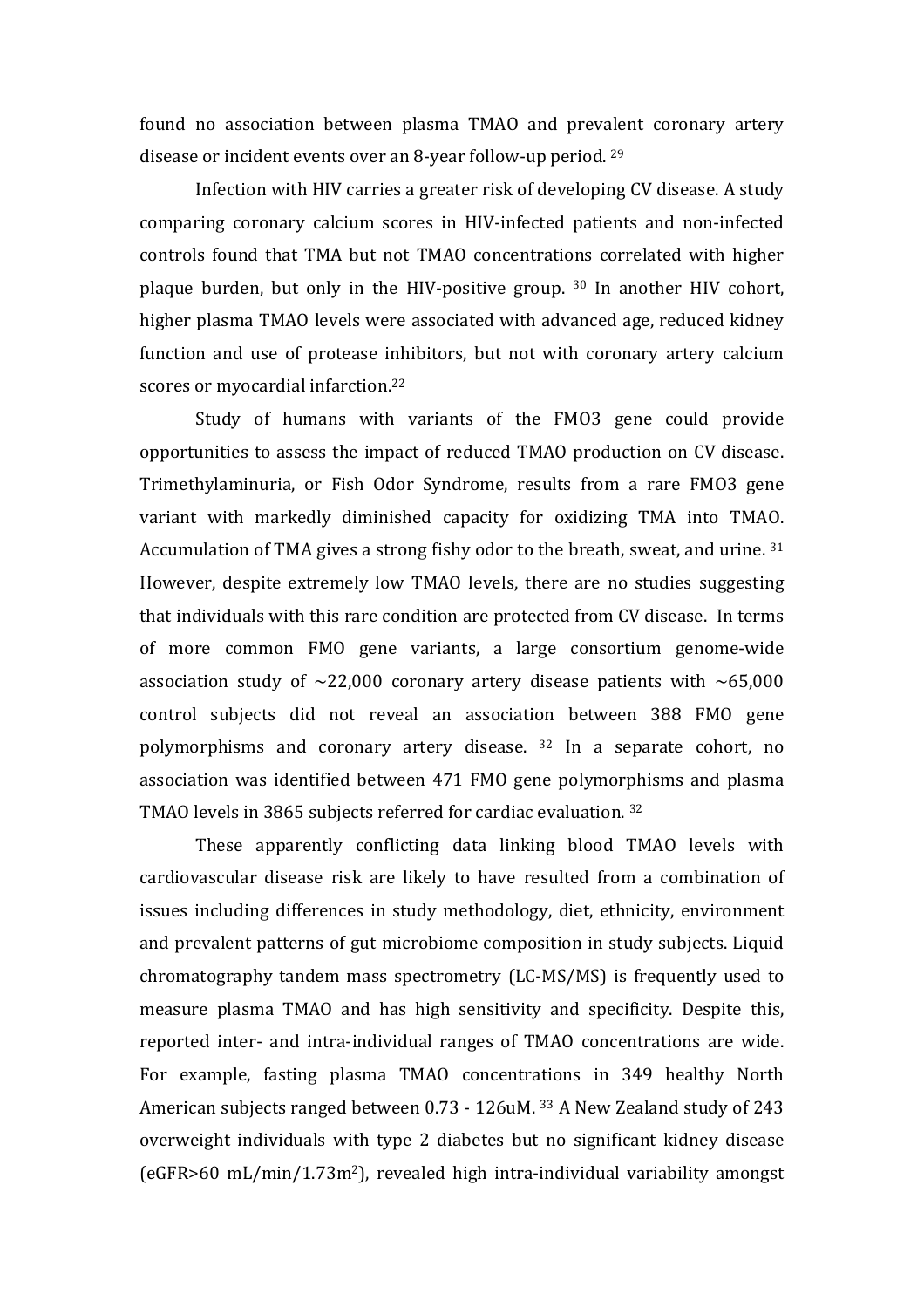four samples taken over 2-years. Log-normal reference change values ranged from 403% to -80% in plasma, whilst by comparison, an alternative TMAsubstrate betaine ranged from  $54\%$  to -35%. <sup>34</sup> Such inter- and intra-individual variability of plasma TMAO could limit its use as a reliable biomarker and provides an explanation as to why reports of TMAO and disease associations can differ.

Additional explanations for discrepant data include the fact that TMAO levels in co-morbid individuals are determined by a variety of intrinsically linked pathogenic factors including an unhealthy diet, a dysbiotic gut microbiome, dysregulated FMO3 activity and perhaps most importantly, reduced clearance via the kidneys.

### **TMAO as a Mediator of CV Disease: Experimental Data**

Experimental data suggest that TMAO may directly enhance atherogenesis and contribute to CV events *via* dysregulation of lipid handling and macrophage function as well as directly causing vascular inflammation and platelet activation leading to thrombosis (Figure 2). Atherosclerosis-prone apolipoprotein E knockout mice (ApoE-/-) fed supplemental choline or TMAO developed elevated plasma TMAO levels, larger aortic atherosclerotic plaques with enriched macrophage content as compared to wild type, although these effects were prevented by pre-treatment with antibiotics. <sup>17</sup> Elevated TMAO in ApoE-/- mice also reduces reverse cholesterol transport  $18$  and in wild-type mice, causes peritoneal macrophages to express higher scavenger receptor proteins (CD36 and SR-A1) and become cholesterol-laden foam cells.  $17$  Furthermore, raising plasma TMAO in mice fed another substrate, L-carnitine, is associated with decreased liver mRNA expression of the bile acid synthetic enzymes Cyp7a1 and Cyp27a1, indicating reduced ability to eliminate bile-acid cholesterol.<sup>18</sup>

Several pro-inflammatory mediators including Cyclo-oxygenase-2 (COX-2), E-Selectin and Intracellular Adhesion Molecule-1 (ICAM-1) were upregulated in the aortic tissue of low-density lipoprotein receptor knock-out (LDLr-/-) mice receiving dietary choline or intraperitoneal TMAO.<sup>35</sup> *In vitro*, TMAO enhanced leucocyte adhesion to endothelial cells in an NF- $\kappa$ B-dependent manner.  $35$ Furthermore, enhanced platelet activation and adhesion has been observed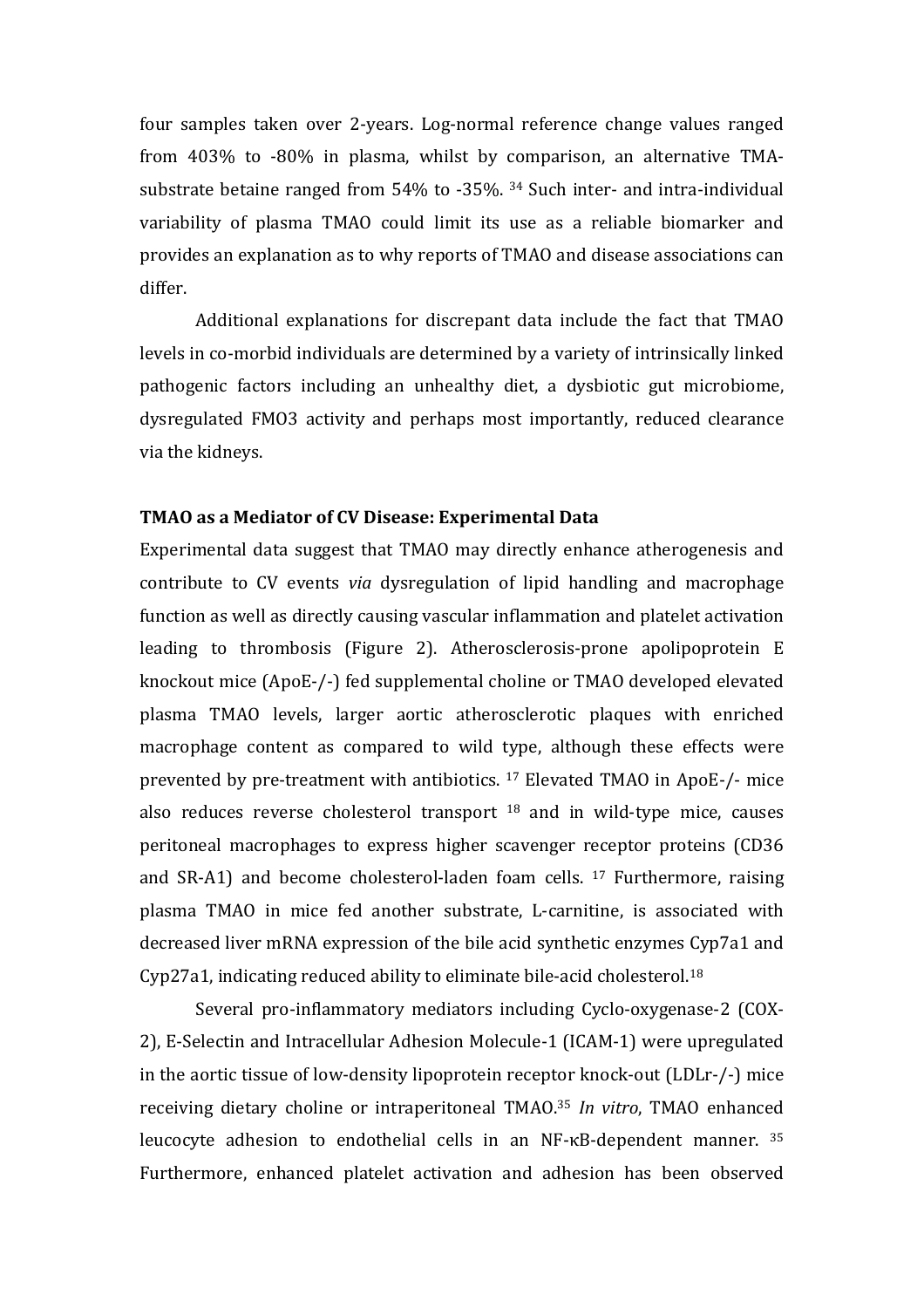following intraperitoneal TMAO injections in an *in vivo* carotid artery injury model.<sup>36</sup>



#### **TMAO** disease mechanisms



What is not clear is how TMAO mediates these cellular responses because no cell surface receptors have been identified. One potential mechanism is the protein-stabilizing effect of TMAO, which provides protection against physiological stress. However, this action may not necessarily be beneficial. Under certain circumstances in mammals, TMAO may reduce protein function or limit degradation of key enzymes or signaling proteins with potentially deleterious downstream effects.<sup>15</sup>

# **TMAO and CV Risk in Chronic Kidney Disease**

As kidney function declines from stage 3a (eGFR  $45-60$  mL/min/1.73m<sup>2</sup>) and beyond, circulating TMAO concentrations not only rise but also become increasingly variable, one study reporting median concentrations of  $3.3 \mu M$ (inter-quartile range  $3.1$ -6.0  $\mu$ M) in healthy volunteers versus 94.4  $\mu$ M (inter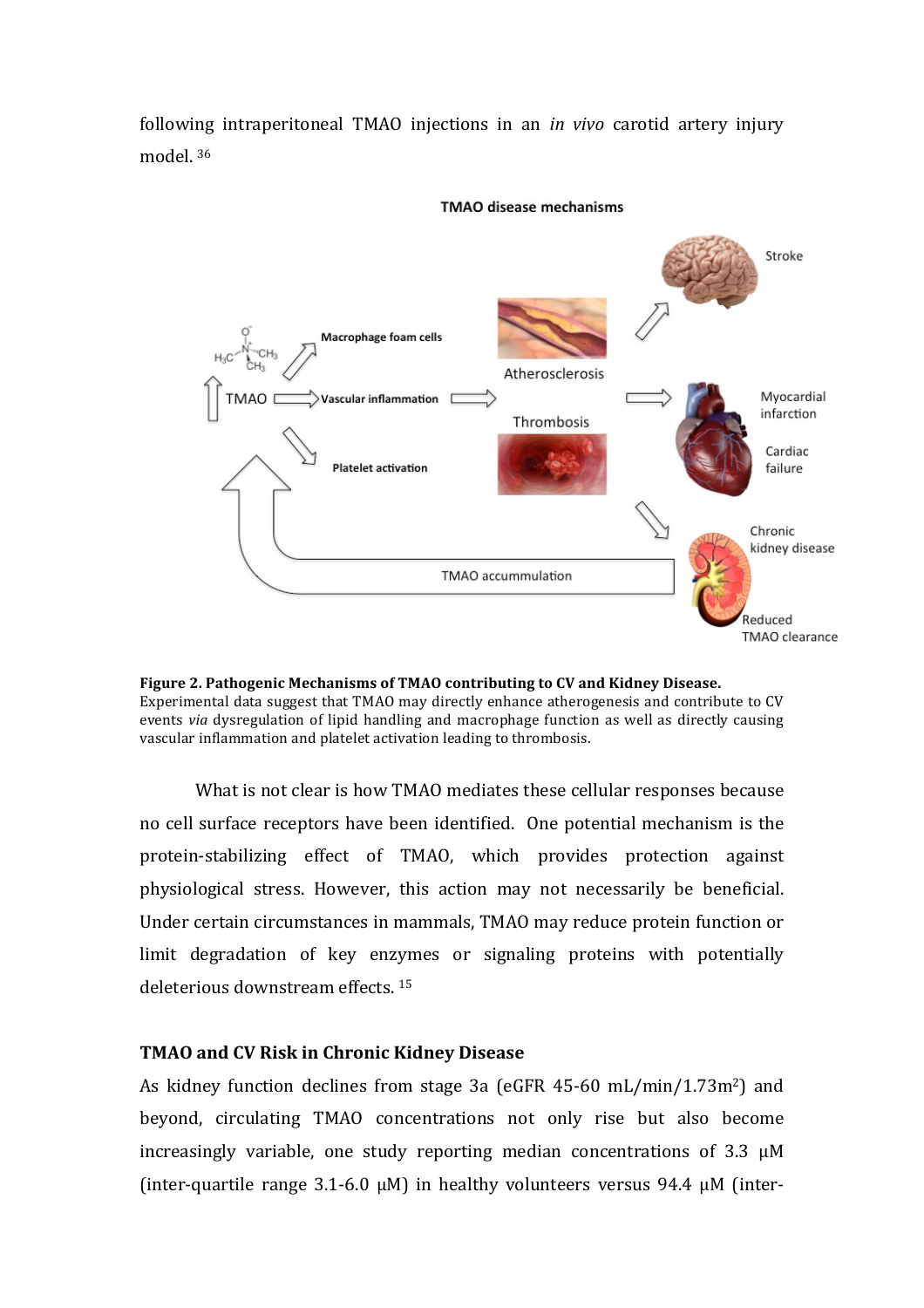quartile range  $54.8-133 \mu M$ ) in people with end-stage kidney disease. <sup>37</sup> As in non-CKD populations, elevated TMAO levels have been reported to predict CV events and mortality in cohorts with mild to moderately severe CKD (stages 3-4) even after correction for kidney function and traditional CV risk factors such as age, blood pressure and lipid status.  $37,38$  A 1.9-fold increased risk of 5-year allcause mortality was reported in stage 3 CKD subjects with TMAO levels in the highest quartile as compared to those in the lowest quartile.  $38$  In people with CKD stage 3-4, blood TMAO concentrations independently correlated with both coronary artery disease severity score (assessed by quantitative angiography) and mortality when used as a continuous variable, but this was not significant when tested across TMAO tertiles.  $37$  Following kidney transplantation, TMAO levels fall towards normal, leading to speculation that improved clearance of TMAO may at least in part account for reduced risk of CV observed in kidney allograft recipients.  $37$  Finally, in a large study of over 2500 Canadian patients with CKD, plasma TMAO independently predicted CV events over a 3-year follow-up period in stage 3, but not in stage 4 (in which TMAO was much more variable). 39

Some thought is required before interpreting these data as evidence of an independent association between TMAO and CV disease in renal impairment, let alone one of causation. Statistical correction for reduced renal clearance of TMAO using creatinine or cystatin C -based measures of eGFR does not account for tubular function, which has an impact on excretion of TMAO. Tubular function can be highly variable at any given eGFR and often depends on the underlying CKD aetiology.  $40$  In addition to the key confounding issue of reduced renal TMAO clearance, gut-related factors specific to CKD are likely to contribute to elevated blood TMAO levels. Gut microbiome subpopulation composition may shift from symbiotic to dysbiotic under the influence of "uraemic" factors such as gut oedema, reduced transit time, anorexia or adherence to a low phosphorus or potassium diet along with oral phosphate binders and iron replacement.<sup>12</sup>

# **TMAO and CV Risk in Hemodialysis Cohorts**

Hemodialysis clears TMAO at a rate similar to creatinine, with re-accumulation to plasma concentrations of approximately 100μM before the subsequent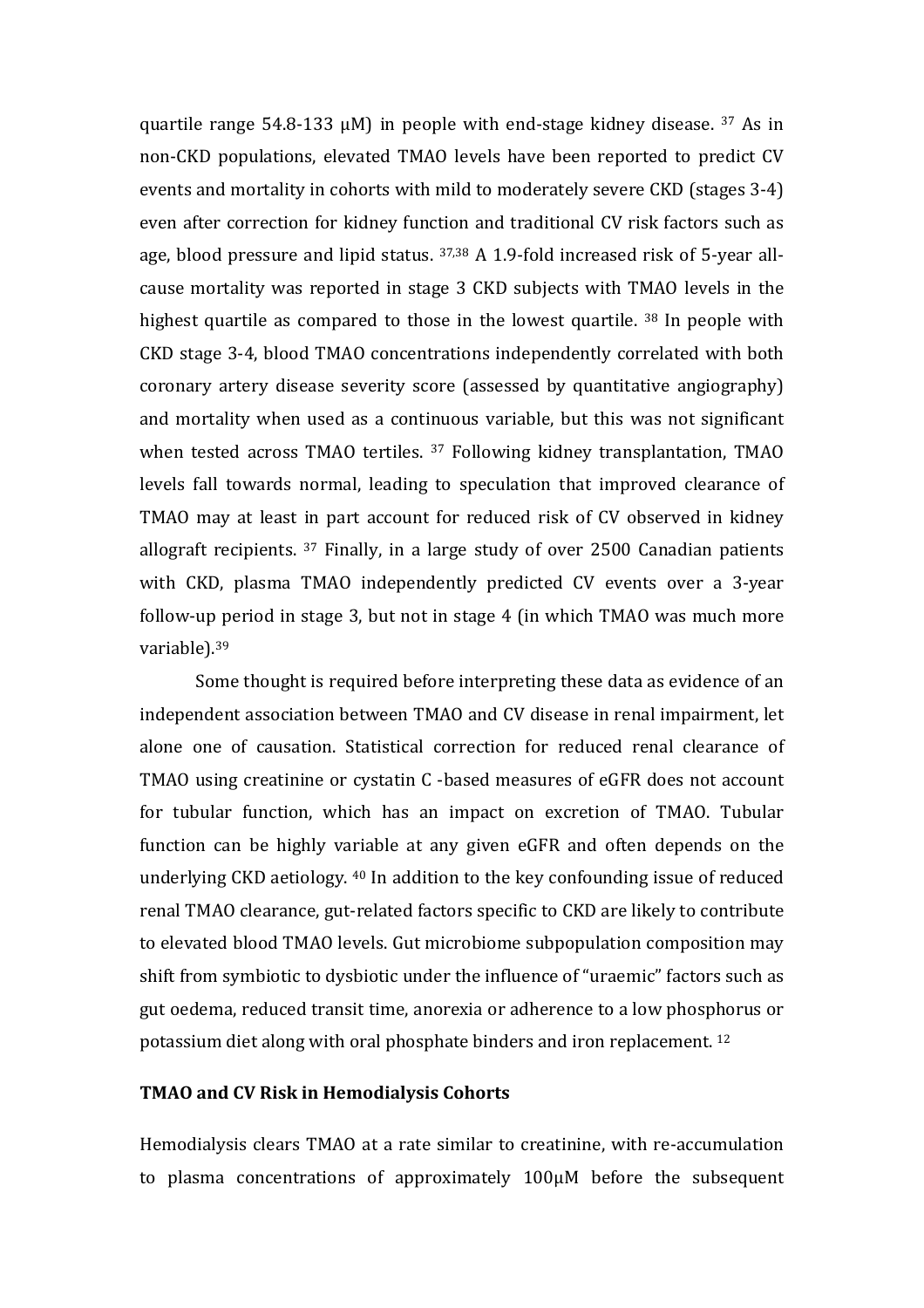dialysis session.  $21,37$  Studies in this population do not indicate a consistent predictive value of plasma TMAO levels for CV disease risk. A recent North American study of 1232 mixed race hemodialysis patients reported a 4-fold higher risk of cardiac mortality in white patients in the highest quintile of plasma TMAO  $(>135\mu)$  compared to their black counterparts over a median follow-up of 2.3-years. <sup>41</sup> Importantly, the white subgroup contained more males and had increased co-morbidity scores, more prevalent gastrointestinal disease and better residual kidney function than black participants, which potentially confounded results. In a cohort of 235 hemodialysis patients, no association was found between blood TMAO concentrations and cardiovascular mortality, but TMAO did correlate with serum albumin, creatinine and inversely with CRP. <sup>42</sup> An attenuated or even reverse association between traditional disease markers such as high blood pressure or blood cholesterol and cardiovascular outcomes has previously been reported in the hemodialysis population, likely due to confounding by comorbidity  $3,4$  and TMAO may be subject to the same phenomenon. For example, much like albumin, lower TMAO levels in some hemodialysis patients could reflect poor nutritional and overall health status. <sup>42</sup> Because of such confounding, interventional studies are likely to be the only reliable method to test the hypothesis that TMAO contributes to CV disease in the context of CKD.

# **Potential treatment strategies to reduce TMAO exposure**

Besides renal clearance, current evidence indicates that dietary intake and gutmicrobial metabolism are the strongest determinants of plasma TMAO levels and hence hold the most promise for therapeutic intervention. Whilst genetic knockdown of FMO3 protected against atherosclerosis in atherosclerotic-prone mice, <sup>43</sup> human genome-wide association data suggest that single genes contribute little to plasma TMAO concentrations  $32$  and the wide range of other metabolic functions served by FMO enzymes mean that pharmacological FMO3 inhibition is unlikely to provide overall benefit.

### **Dietary approaches**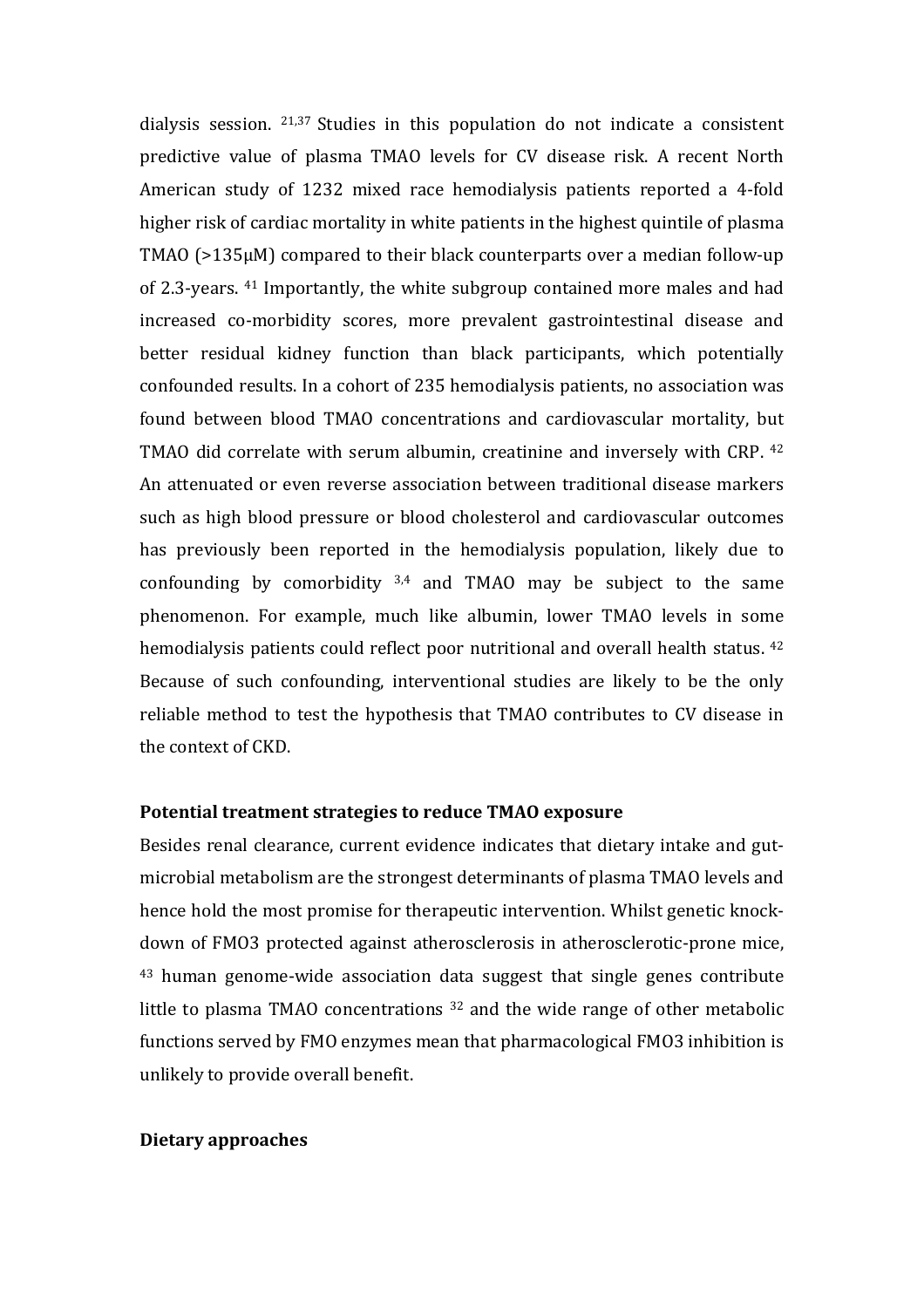Fish and red meat contain high concentrations of TMA-precursors and TMAO, but avoiding dietary fish in order to reduce CV disease risk is a strategy not supported by current evidence. Fish ingestion can elevate TMAO excretion more than 20-times higher when compared to alternative diets  $16$  but despite this, higher consumption of fish has long been associated with protection against ischaemic heart disease. <sup>44</sup>

Dietary L-carnitine from red meat represents a source of TMAO and could thus potentiate  $CV$  disease.  $18$  This conflicts with a reported  $CV$  protective effect of L-carnitine supplementation, which is itself inconsistent between populations. A meta-analysis of 13 controlled trials using L-carnitine supplementation (oral or intravenous) following acute myocardial infarction reported a 27% reduction in mortality compared with placebo or control.  $45$  In a meta-analysis of 49 trials conducted in end-stage kidney disease patients receiving hemodialysis and Lcarnitine supplementation (37 using intravenous and 12 oral administration), no such mortality benefit was found although serum low-density-lipoproteins (LDLs) and C-reactive protein  $(CRP)$  were both reduced.  $46$  L-carnitine undergoes gut microbial conversion to TMA and intravenous administration bypasses this, thereby providing a means to test the protective effects of L-carnitine, whilst not affecting TMAO concentrations. In the above meta-analysis, intravenous Lcarnitine reduced serum cholesterol and hematocrit when compared to oral supplementation<sup>46</sup>. Consistent with this, a small crossover study showed improved lipid profiles (reduced serum fatty acids and increased high-density lipoproteins) after switching from oral to intravenous L-carnitine but it is unclear whether this effect was related to increased bioavailability rather than avoidance of TMAO production, which was not reported. Direct comparison of the long-term effects of oral versus intravenous L-carnitine supplementation would likely be informative but have not yet been tested in large clinical trials.

In addition to being a direct source of TMA-precursors, a diet rich in fish and red meat changes the composition of gut flora favoring TMA-forming bacteria such as Clostridia and Prevotella, <sup>18</sup> thereby potentiating elevated blood TMAO levels. Whilst outright avoidance of meat and fish is not necessarily beneficial, the potential for the diet to alter gut flora indicates to an opportunity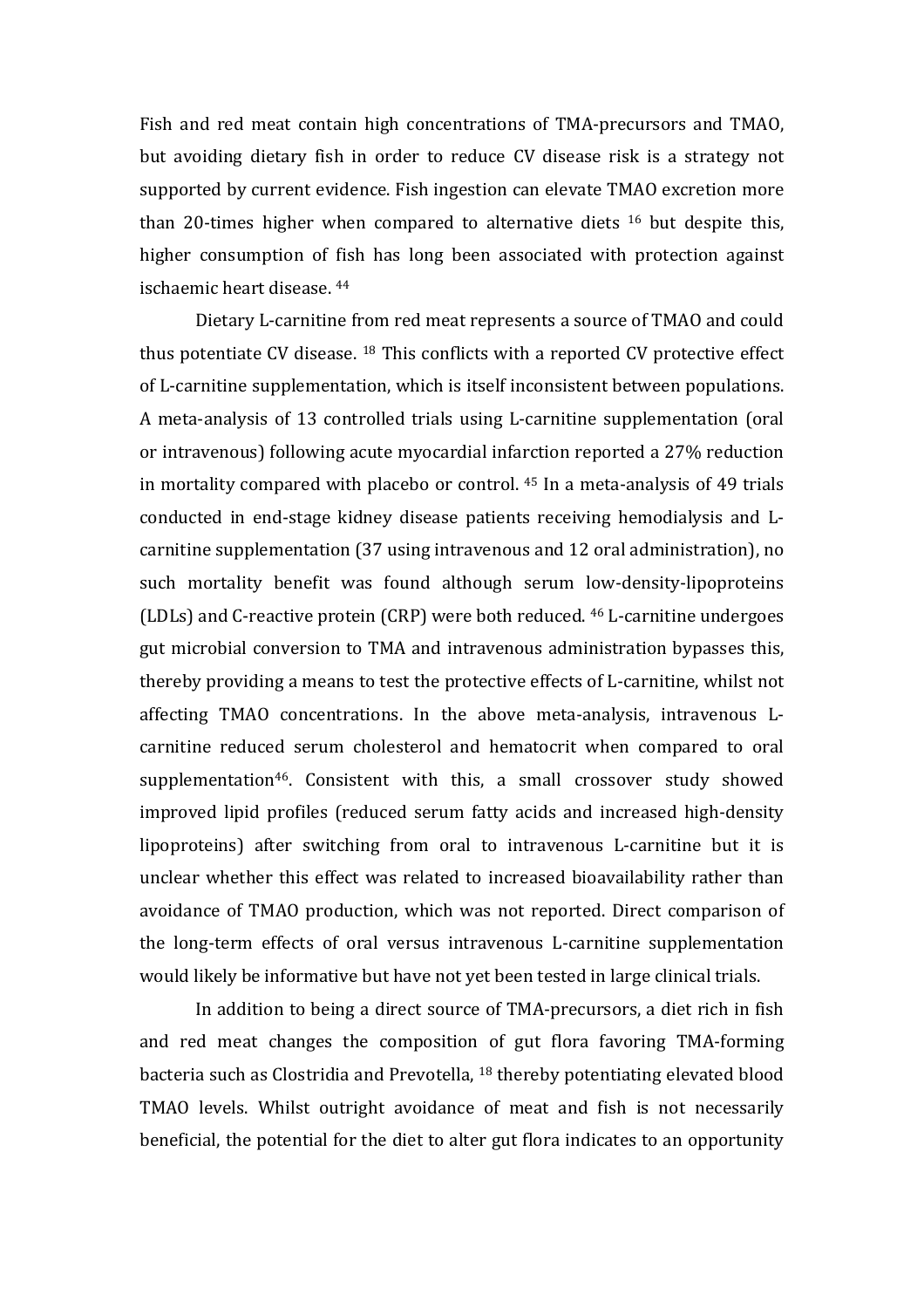to recover a symbiotic gut microbiome or at least reduce the component of TMAproducing bacteria.

### **Therapeutic Manipulation of the Gut Microbiome**

Prebiotics (eg. oligosaccharides) are indigestible food additives that promote growth of beneficial bacteria subtypes whilst limiting proliferation of pathogenic bacteria populations. Resveratrol is a naturally occurring polyphenol found in grapes and berries that when fed to ApoE-/- mice, increased gut Lactobacillus, decreased plasma TMAO levels and attenuated aortic atherosclerosis. <sup>47</sup> Probiotics are live microorganisms (eg. Lactobacilli, Streptococci) that when ingested can alter the pattern of resident gut flora. A small randomized, doubleblinded, placebo-controlled trial in 37 stage 4-5 CKD patients demonstrated that a combination of pre- and probiotics altered gut microbiota composition and reduced plasma concentrations of gut-derived uraemic metabolite p-cresyl sulfate  $48$  providing support for the use of similar agents in CKD patients to reduce gut bacteria-derived TMAO.

Alternative strategies to reduce absorption of gut-derived TMA include structural choline analogues such as 3,3-dimethyl-1-butanol (DMB), which have been shown to reduce plasma TMAO levels and prevent macrophage foam cell formation in APOE-/- mice, but have not yet been tested in humans. <sup>49</sup> Oral meldonium, a synthetic structural analogue of L-carnitine precursor  $y$ butyrobetaine, limited elevations in plasma TMAO after a fish-rich diet and increased urinary TMAO excretion by  $35\%$  in human test subjects.<sup>50</sup> It is not clear if this effect was due to inhibition of reabsorption or enhanced secretion of TMAO by the tubule. If a tubular TMAO transporter is confirmed, targeted therapeutic strategies to enhance urinary TMAO clearance may be feasible.

# **Conclusion**

With the available data it is difficult to make a compelling case for the use of TMAO in clinical practice either as a biomarker or a therapeutic target in any patient population. Although elevated circulating plasma TMAO levels are associated with an increased risk of CV disease in some (including CKD) populations, the available data are inconsistent across observational studies. It is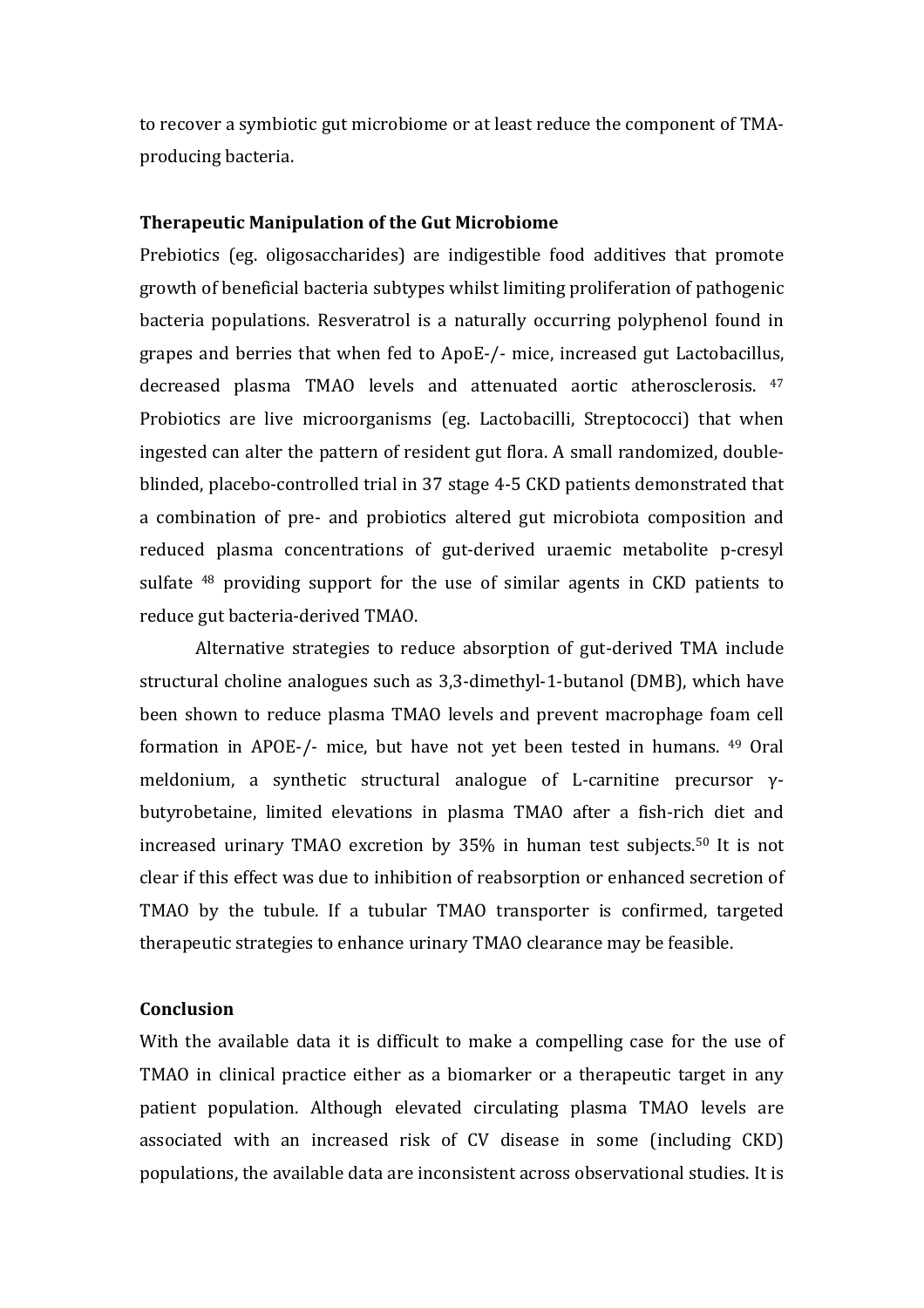therefore unclear whether TMAO contributes to CV disease in CKD patients or it is simply yet another marker of reduced renal clearance. To establish a role for TMAO in CKD-associated cardiovascular disease, large-scale interventional trials are required using TMAO reduction strategies with assessment of clinical endpoints relevant to the CV diseases prevalent in this population. If therapies that modify the gut microbiome can be developed with tolerable side effect profiles, such studies may become possible. In our view, more compelling observational and mechanistic data are required before significant amounts of time and money are invested in large clinical trials targeting TMAO reduction in CKD patients.

# **References**

- 1 Go, A. S., Chertow, G. M., Fan, et al. Chronic kidney disease and the risks of death, cardiovascular events, and hospitalization. N Engl J Med 351, 1296-1305,(2004).
- 2 Levey, A. S., de Jong, P. E., Coresh, J., et al. The definition, classification, and prognosis of chronic kidney disease: a KDIGO Controversies Conference report. *Kidney Int* **80**, 17-28,(2011).
- 3 Kalantar-Zadeh, K., Block, G., Humphreys, M. H. & Kopple, J. D. Reverse epidemiology of cardiovascular risk factors in maintenance dialysis patients. *Kidney Int* **63**, 793-808,(2003).
- 4 Cholesterol Treatment Trialists, C. Impact of renal function on the effects of LDL cholesterol lowering with statin-based regimens: a meta-analysis of individual participant data from 28 randomised trials. *Lancet Diabetes Endocrinol* **4**, 829-839,(2016).
- 5 Suki, W. N., Zabaneh, R., Cangiano, J. L., et al. Effects of sevelamer and calcium-based phosphate binders on mortality in hemodialysis patients. *Kidney Int* **72**, 1130-1137,(2007).
- 6 EVOLVE Investigators. Chertow, G. M., Block, G. A., et al. Effect of cinacalcet on cardiovascular disease in patients undergoing dialysis. N *Engl J Med* **367**, 2482-2494,(2012).
- 7 Baigent, C., Landray, M. J., Reith, C., et al. The effects of lowering LDL cholesterol with simvastatin plus ezetimibe in patients with chronic kidney disease (Study of Heart and Renal Protection): a randomised placebo-controlled trial. *Lancet* **377**, 2181-2192,(2011).
- 8 Turnbaugh, P. J., Ley, R. E., Hamady, M., et al. The human microbiome project. *Nature* **449**, 804-810,(2007).
- 9 Turnbaugh, P. J., Ley, R. E., Mahowald, M. A., et al. An obesity-associated gut microbiome with increased capacity for energy harvest. *Nature* 444, 1027-1031,(2006).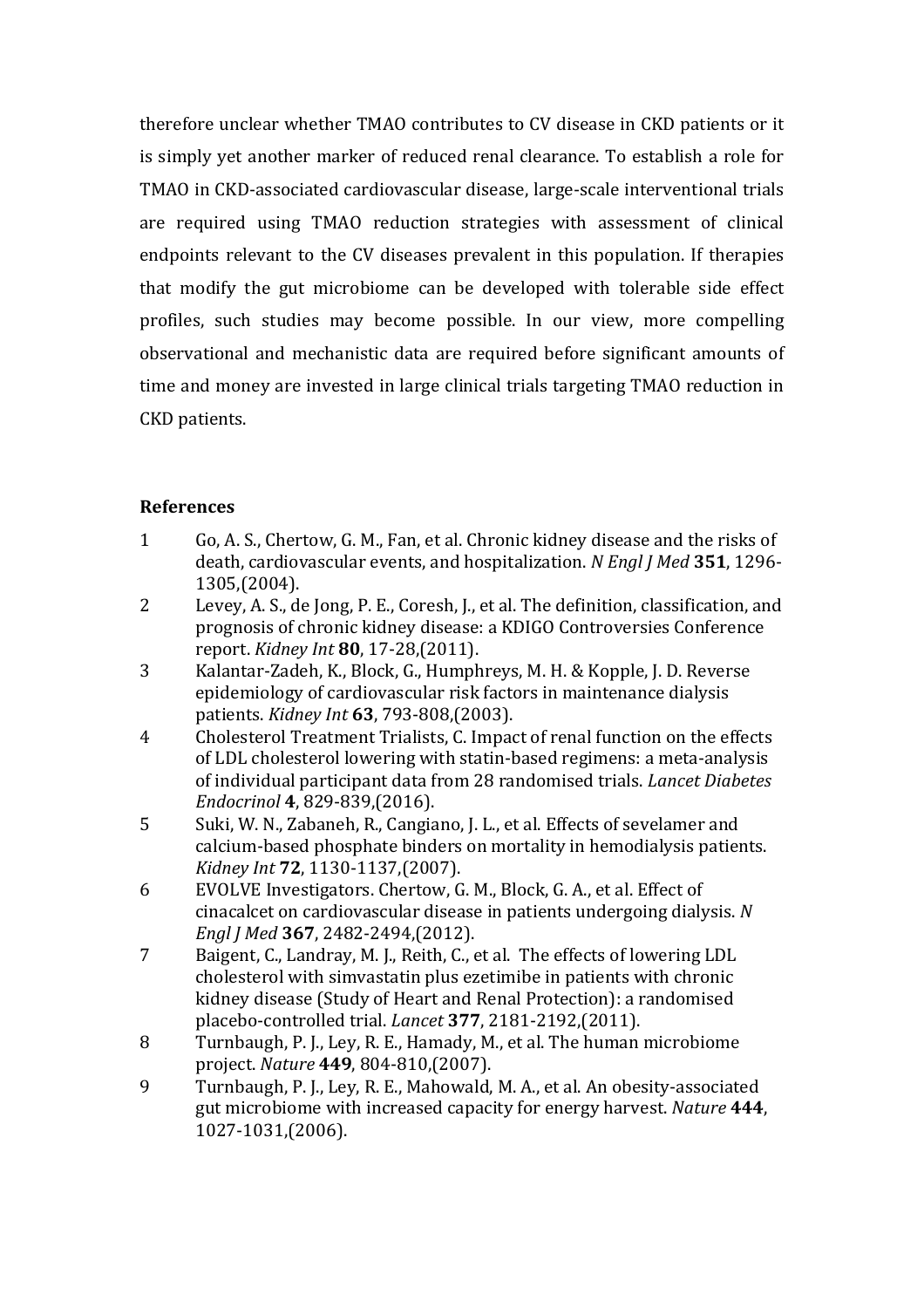- 10 Karlsson, F. H., Tremaroli, V., Nookaew, I., et al. Gut metagenome in European women with normal, impaired and diabetic glucose control. *Nature* **498**, 99-103,(2013).
- 11 Chen, Y. M., Liu, Y., Zhou, R. F., et al. Associations of gut-flora-dependent metabolite trimethylamine-N-oxide, betaine and choline with nonalcoholic fatty liver disease in adults. *Sci Rep* **6**, 19076,(2016).
- 12 Ramezani, A. & Raj, D. S. The gut microbiome, kidney disease, and targeted interventions. *J Am Soc Nephrol* 25, 657-670,(2014).
- 13 Strom, A. R., Olafsen, J. A. & Larsen, H. Trimethylamine oxide: a terminal electron acceptor in anaerobic respiration of bacteria. *J Gen Microbiol* **112**, 315-320,(1979).
- 14 Forster, R. P. & Goldstein, L. Intracellular osmoregulatory role of amino acids and urea in marine elasmobranchs. Am *J Physiol* 230, 925-931,(1976).
- 15 Yancey, P. H. Organic osmolytes as compatible, metabolic and counteracting cytoprotectants in high osmolarity and other stresses. *J Exp Biol* **208**, 2819-2830,(2005).
- 16 Norris, E. B., GJ. Studies on Trimethylamine Oxide: III. Trimethylamine Oxide Excretion by the Rat. *J. Biol. Chem.* **158**, 443-448,(1945).
- 17 Wang, Z., Klipfell, E., Bennett, B. J., et al. Gut flora metabolism of phosphatidylcholine promotes cardiovascular disease. *Nature* **472**, 57- 63,(2011).
- 18 Koeth, R. A., Wang, Z., Levison, B. S., et al. Intestinal microbiota metabolism of L-carnitine, a nutrient in red meat, promotes atherosclerosis. *Nat Med* **19**, 576-585,(2013).
- 19 Lang, D. H., Yeung, C. K., Peter, R. M., et al. Isoform specificity of trimethylamine N-oxygenation by human flavin-containing monooxygenase (FMO) and P450 enzymes: selective catalysis by FMO3. *Biochem Pharmacol* **56**, 1005-1012,(1998).
- 20 Al-Waiz, M., Mitchell, S. C., Idle, J. R. & Smith, R. L. The metabolism of 14Clabelled trimethylamine and its N-oxide in man. *Xenobiotica* 17, 551-558,(1987).
- 21 Hai, X., Landeras, V., Dobre, M. A., et al. Mechanism of Prominent Trimethylamine Oxide (TMAO) Accumulation in Hemodialysis Patients. *PLoS One* **10**, e0143731,(2015).
- 22 Haissman, J. M., Knudsen, A., Hoel, H., et al. Microbiota-Dependent Marker TMAO Is Elevated in Silent Ischemia but Is Not Associated With First-Time Myocardial Infarction in HIV Infection. *J Acquir Immune Defic Syndr* **71**, 130-136,(2016).
- 23 Poesen, R., Evenepoel, P., de Loor, H., et al. The influence of renal transplantation on retained microbial-human co-metabolites. *Nephrol Dial Transplant*,(2016).
- 24 Teft, W. A., Morse, B. L., Leake, B. F., et al. Identification and Characterization of Trimethylamine-N-oxide Uptake and Efflux Transporters. *Mol Pharm*,(2016).
- 25 Troseid, M., Ueland, T., Hov, J. R., et al. Microbiota-dependent metabolite trimethylamine-N-oxide is associated with disease severity and survival of patients with chronic heart failure. *J Intern Med* 277, 717-726,(2015).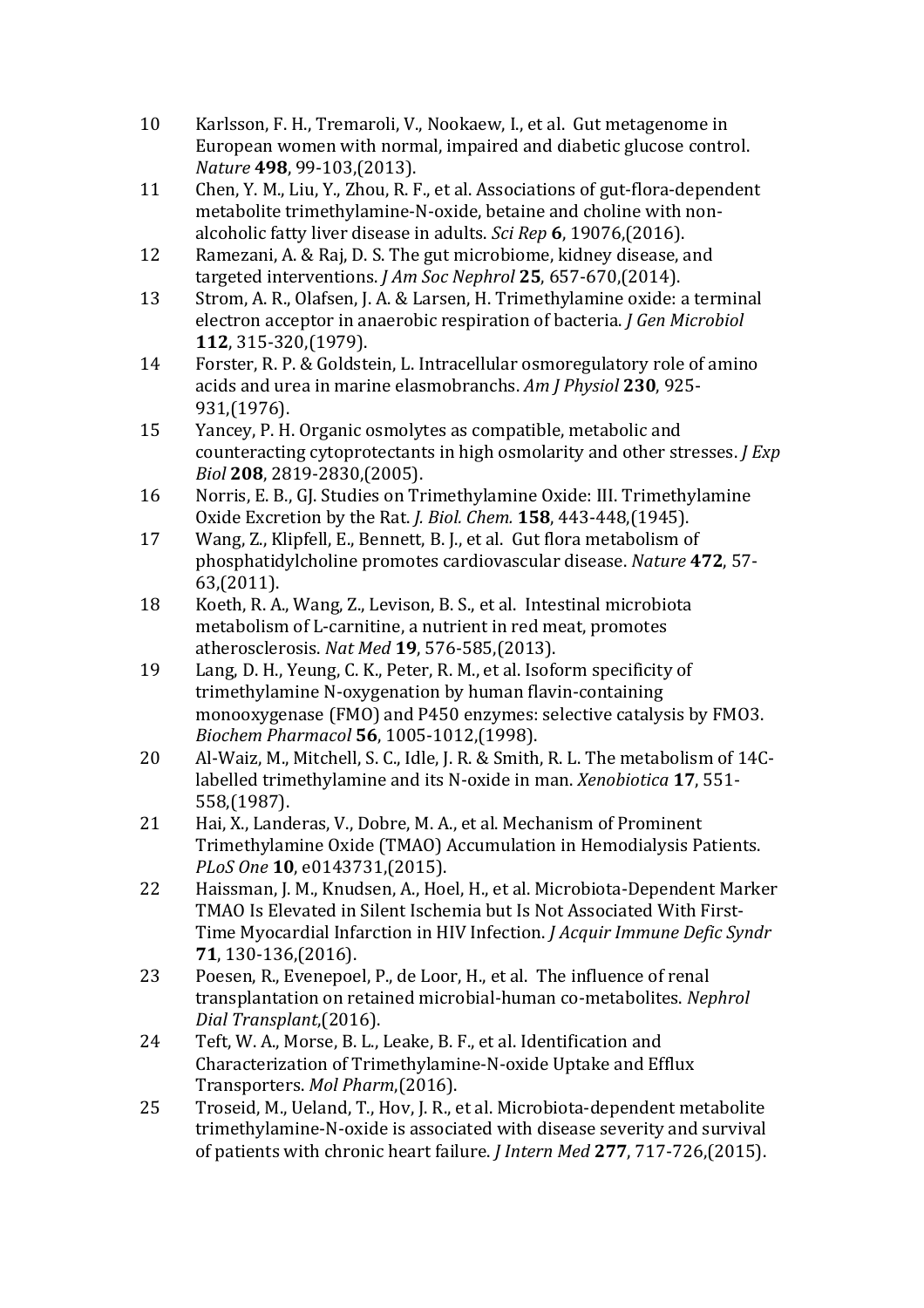- 26 Tang, W. H., Wang, Z., Shrestha, K., et al. Intestinal microbiota-dependent phosphatidylcholine metabolites, diastolic dysfunction, and adverse clinical outcomes in chronic systolic heart failure. *J Card Fail* 21, 91-96,(2015).
- 27 Meyer, K. A., Benton, T. Z., Bennett, B. J., et al. Microbiota-Dependent Metabolite Trimethylamine N-Oxide and Coronary Artery Calcium in the Coronary Artery Risk Development in Young Adults Study (CARDIA). *J Am Heart Assoc* **5**,(2016).
- 28 Yin, J., Liao, S. X., He, Y., et al. Dysbiosis of Gut Microbiota With Reduced Trimethylamine-N-Oxide Level in Patients With Large-Artery Atherosclerotic Stroke or Transient Ischemic Attack. *J Am Heart Assoc* **4**,(2015).
- 29 Mueller, D. M., Allenspach, M., Othman, A., et al. Plasma levels of trimethylamine-N-oxide are confounded by impaired kidney function and poor metabolic control. Atherosclerosis 243, 638-644,(2015).
- 30 Srinivasa, S., Fitch, K. V., Lo, J., et al. Plaque burden in HIV-infected patients is associated with serum intestinal microbiota-generated trimethylamine. *AIDS* **29**, 443-452,(2015).
- 31 Humbert, J. A., Hammond, K. B. & Hathaway, W. E. Trimethylaminuria: the fish-odour syndrome. *Lancet* **2**, 770-771,(1970).
- 32 Hartiala, J., Bennett, B. J., Tang, W. H., et al. Comparative genome-wide association studies in mice and humans for trimethylamine N-oxide, a proatherogenic metabolite of choline and L-carnitine. *Arterioscler Thromb Vasc Biol* **34**, 1307-1313,(2014).
- 33 Wang, Z., Levison, B. S., Hazen, J. E., et al. Measurement of trimethylamine-N-oxide by stable isotope dilution liquid chromatography tandem mass spectrometry. *Anal Biochem* **455**, 35-40,(2014).
- 34 McEntyre, C. J., Lever, M., Chambers, S. T., et al. Variation of betaine, N,Ndimethylglycine, choline, glycerophosphorylcholine, taurine and trimethylamine-N-oxide in the plasma and urine of overweight people with type 2 diabetes over a two-year period. Ann Clin Biochem 52, 352-360,(2015).
- 35 Seldin, M. M., Meng, Y., Qi, H., et al. Trimethylamine N-Oxide Promotes Vascular Inflammation Through Signaling of Mitogen-Activated Protein Kinase and Nuclear Factor-kappaB. *J Am Heart Assoc* **5**,(2016).
- 36 Zhu, W., Gregory, J. C., Org, E., et al. Gut Microbial Metabolite TMAO Enhances Platelet Hyperreactivity and Thrombosis Risk. *Cell*,(2016).
- 37 Stubbs, J. R., House, J. A., Ocque, A. J., et al. Serum Trimethylamine-N-Oxide is Elevated in CKD and Correlates with Coronary Atherosclerosis Burden. *J Am Soc Nephrol* **27**, 305-313,(2016).
- 38 Tang, W. H., Wang, Z., Kennedy, D. J., et al. Gut microbiota-dependent trimethylamine N-oxide (TMAO) pathway contributes to both development of renal insufficiency and mortality risk in chronic kidney disease. *Circ Res* **116**, 448-455,(2015).
- 39 Kim, R. B., Morse, B. L., Djurdjev, O., et al. Advanced chronic kidney disease populations have elevated trimethylamine N-oxide levels associated with increased cardiovascular events. *Kidney Int* 89, 1144-1152,(2016).
- 40 Suchy-Dicey, A. M., Laha, T., Hoofnagle, A., et al. Tubular Secretion in CKD. *J Am Soc Nephrol*,(2015).